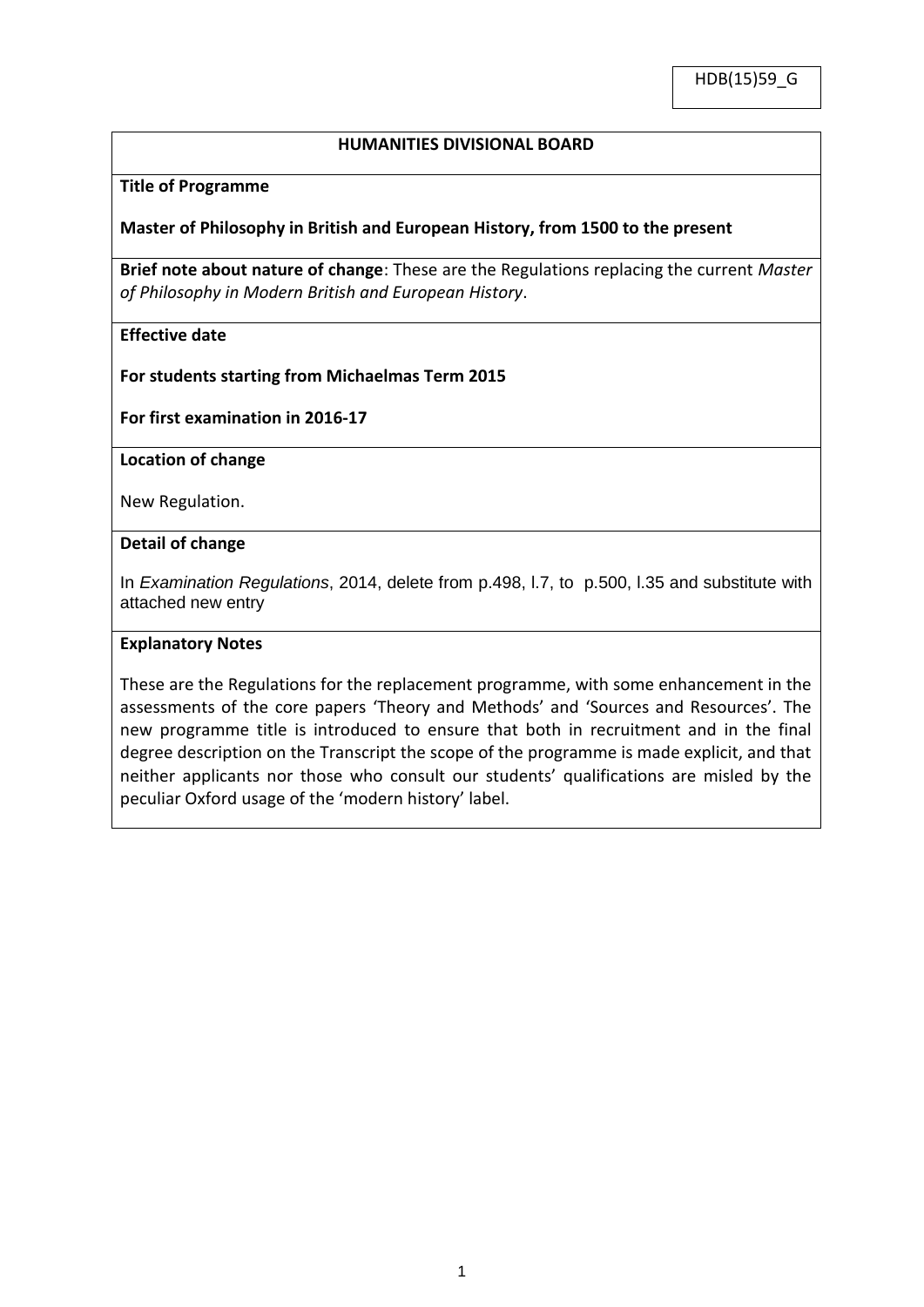# **British and European History, from 1500 to the present**

(*See also the general notice at the commencement of these regulations*.)

The regulations of the Board of the Faculty of History are as follows:

- 1. Candidates for the Master of Philosophy in British and European History, from 1500 to the present, must follow for at least six terms a course of instruction and directed research and must, upon entering the examination, produce from their society a certificate to that effect.
- 2. Candidates must attend such lectures, seminars and classes as their supervisor shall determine. In addition to the formally examined programme elements described below, each candidate will be expected to attend and complete in-course requirements for a series of skills and specialist options based on a schedule to be published from year to year by the Faculty's Graduate Studies Committee. The candidate's individual programme, agreed with her/his supervisor, will be subject to approval by the Director of Graduate Studies, in consultation with the programme convenor, by Friday of Week One of Michaelmas Term; subsequent changes must be agreed by the Director of Graduate Studies not later than Friday of Week Three of Hilary Term. Class teachers will report to the Chair of Examiners on the candidate's attendance and participation, and, where appropriate, test results, not later than Monday of Week Nine of Hilary Term, except in the case of three-term language classes where the respective reporting deadline will be Monday of Week Nine of Trinity Term.
- 3. The final examination shall comprise (i) one extended essay based on the programme's theory and methods component plus an annotated bibliography based on the sources and resources component, (ii) one extended essay based on an Advanced Option, (iii) one extended essay based on a class on the writing of History, and (iv) one dissertation proposal in the first year of the programme, and (v) one research methodology essay and (vi) a dissertation of not more than 30,000 words in the final year of the programme.
	- I. During Michaelmas Term of the first year each candidate will attend core classes on historical theory and methodological approaches as well as a series of classes on sources and resources. The core classes will be assessed by an extended essay of between 4,000 and 5,000 words and the sources and resources component by an annotated bibliography. Two copies of the essay and the annotated bibliography, addressed to the Chair of Examiners for the Master of Philosophy in British and European History, from 1500 to the present, must be submitted to the Examination Schools by 12 noon on Monday of Week One of Hilary Term of the candidate's first year. The assessment of the annotated bibliography will be on a pass/fail basis only, and candidates who fail this element will be given the opportunity to submit a revised version in the first year of the programme.
	- II. In Hilary Term of the first year candidates must choose one Advanced Option, either from the joint Advanced Options for the Master of Studies and the Master of Philosophy in British and European History, from 1500 to the present, or from the Advanced Options for one of the Faculty of History's other Master's programmes. The choice of Advanced Option will depend on the candidate's training objectives or dissertation project. Details of available Advanced Options are published in course handbooks. Approval of the Advanced Option choice must be obtained from the programme convenor and Director of Graduate Studies by Friday of Week Four of Michaelmas Term. The request for approval must be sent to the History Graduate Office. On recommendation from the candidate's supervisor, the Director of Graduate Studies, in consultation with the programme convenor, may approve relevant taught papers from Master's programmes offered by faculties other than History, provided that the respective faculty's Graduate Studies Committee is satisfied that the candidate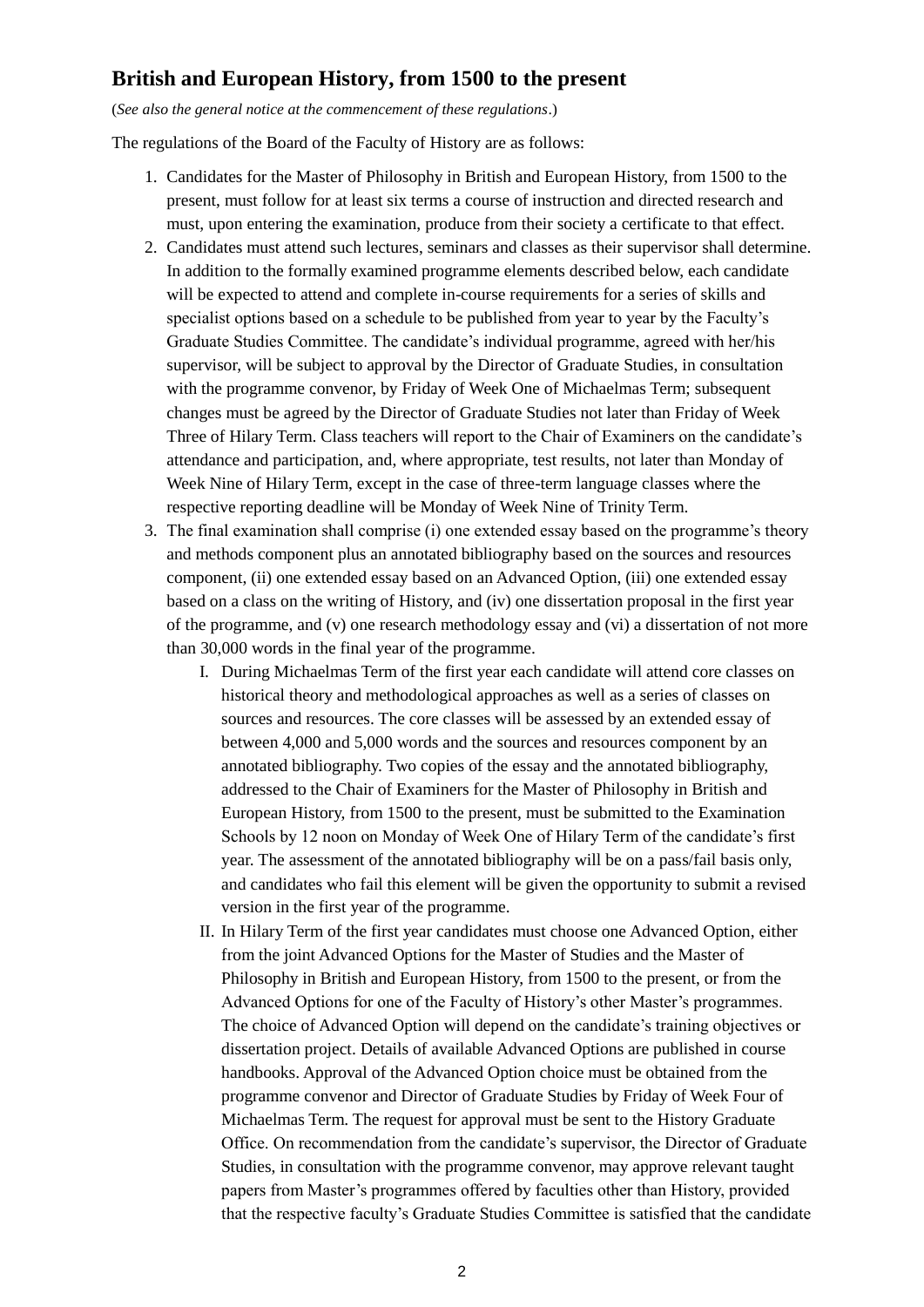has an adequate background in the subject. This part of the programme will be assessed by one extended essay of between 6,500 and 7,500 words. Two copies of the essay, addressed to the Chair of Examiners for the Master of Philosophy in British and European History, from 1500 to the present, must be submitted to the Examination Schools by 12 noon on Monday of Week Nine of Hilary Term of the candidate's first year. Essays should reflect skills and understanding the candidate has developed by following the approved choice of paper. The essay may complement but must not share significant content with the essay submitted under I. above. *Teaching may not be available for all the Advanced Options each year, and restrictions may be imposed on the combination of Advanced Options that may be taken in a particular year.*

- III.In Trinity Term candidates take a class on Writing History and finalise a proposal for their dissertation research during the Long Vacation and Michaelmas Term of their second year. The Writing History classes will be assessed by an extended essay of between 4,000 and 5,000 words. The essay may complement but must not share significant content with the essays submitted under I. and II. above. Two copies of the extended essay on Writing History, addressed to the Chair of Examiners for the Master of Philosophy in British and European History, from 1500 to the present, must be submitted to the Examination Schools by 12 noon on Monday of Week Nine of Trinity Term of the candidate's first year.
- IV. Candidates must prepare an extended dissertation proposal of between 2,000 and 2,500 words. Two copies of the extended dissertation proposal, addressed to the Chair of Examiners for the Master of Philosophy in British and European History, from 1500 to the present, must be submitted to the Examination Schools by 12 noon on Monday of Week Six of Trinity Term of the candidate's first year.
- V. Candidates must prepare one methodological essay (of up to 7,000 words) and a seminar presentation for a class on 'Historical concepts and controversies', to be examined in Trinity Term of the candidate's second year. Students may choose a topic for their essay and presentation in an area proximate to their dissertation subject, but may not replicate any other material submitted for examination. Two typewritten copies of the extended essay, addressed to the Chair of Examiners for the Master of Philosophy in British and European History, from 1500 to the present, must be submitted to the Examination Schools by 12 noon on Monday of first week of Trinity Term of the candidate's second year.
- VI. A dissertation of not more than 30,000 words, including footnotes and appendices but excluding bibliography, on a topic approved by the candidate's supervisor and the Programme Convenor of the M.Phil. in British and European History, from 1500 to the present. Candidates must apply in writing to the Programme Convenor for approval of the proposed topic of their dissertation. The application must be submitted to the History Graduate Office by 12 noon on Monday of Week Six of Trinity Term of the candidate's first year. Two copies of the dissertation must be submitted to the Examination Schools by 12 noon on Monday of Week Eight of Trinity Term of the candidate's second year. Dissertations submitted must not exceed the permitted length. If they do the Examiners will reduce the marks awarded. The presentation and footnotes should comply with the requirements specified in the Regulations of the Education Committee for the degrees of M.Litt and D.Phil and follow the *Conventions for the presentation of dissertations and theses* of the Faculty of History. Each dissertation must include a short abstract which concisely summarises its scope and principal arguments, in about 300 words. Each copy of the dissertation must be securely and firmly bound in either hard or soft covers. One copy of an M.Phil. dissertation which is approved by the examiners must be deposited in the Bodleian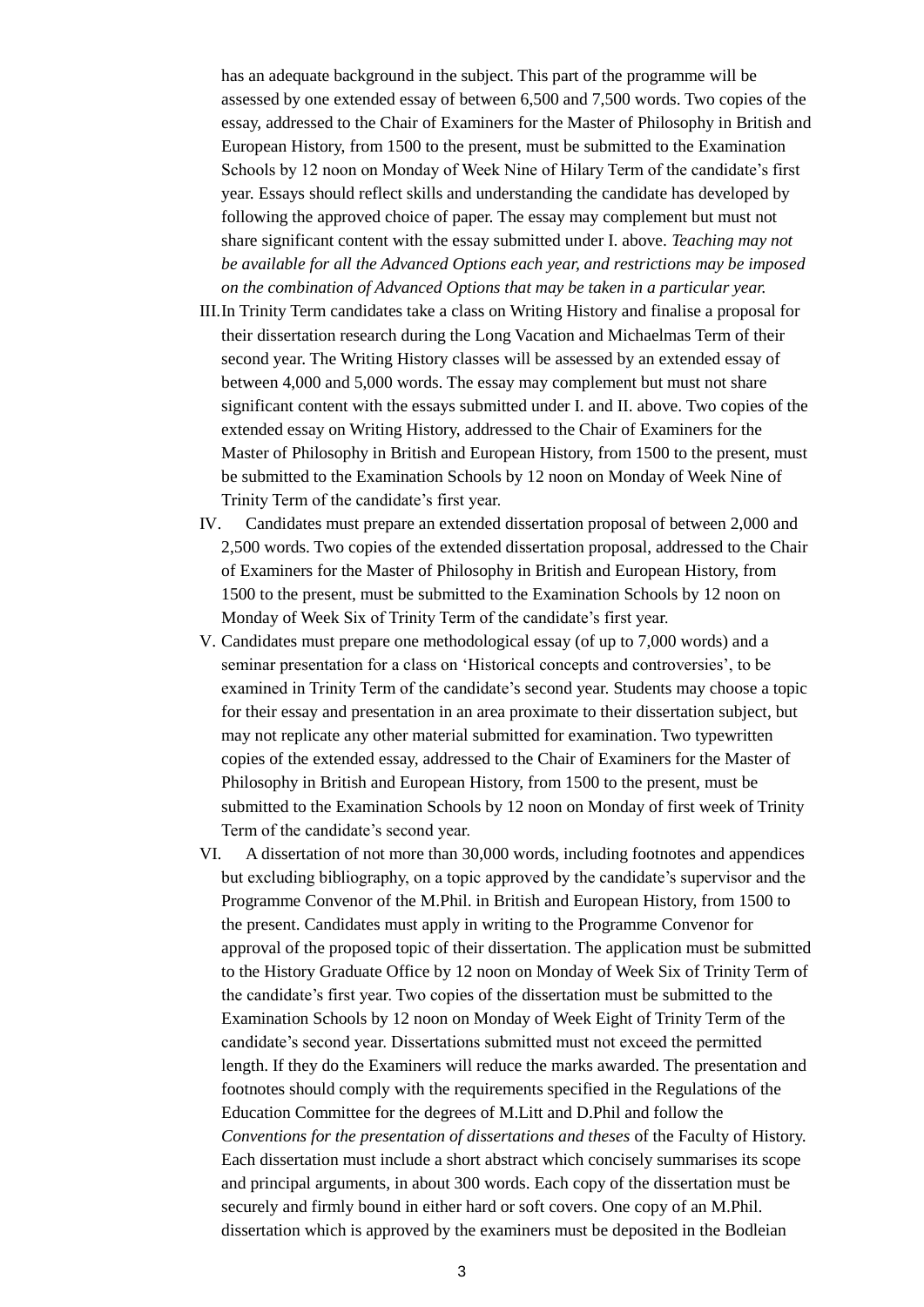Library. This final copy should incorporate any corrections or amendments which the examiners may have requested. It must be hard bound, in a dark colour, and lettered on the spine with the candidate's name and initials, the degree, and the year of submission.

- 4. A candidate who, at the end of the first year of the course, is unable to continue on to the second year, may, with the support of his or her college and supervisor, apply to the Director of Graduate Studies in History for permission to transfer to the status of a student for the Master of Studies in British and European History, from 1500 to the present, and to enter that examination in the current year.
- 5. The examiners may award a distinction to candidates who have performed with special merit in all parts of the examination for the Master of Philosophy in British and European History, from 1500 to the present.

A candidate who fails the examination will be permitted to retake the examination on one further occasion only, not later than one year after the initial attempt. A candidate whose dissertation has been of satisfactory standard will not be required to resubmit the dissertation. A candidate who has reached a satisfactory standard on the extended essays will not be required to retake those papers. If it is the opinion of the examiners that the work done by a candidate, while not of sufficient merit to qualify for the Degree of Master of Philosophy, is nevertheless of sufficient merit to qualify for the Degree of Master of Studies in British and European History, from 1500 to the present, the candidate shall be given the option of resitting the M.Phil (as provided under the General Regulations § 2, cl. 4, and in accordance with this regulation) or of being granted leave to supplicate for the Degree of Master of Studies.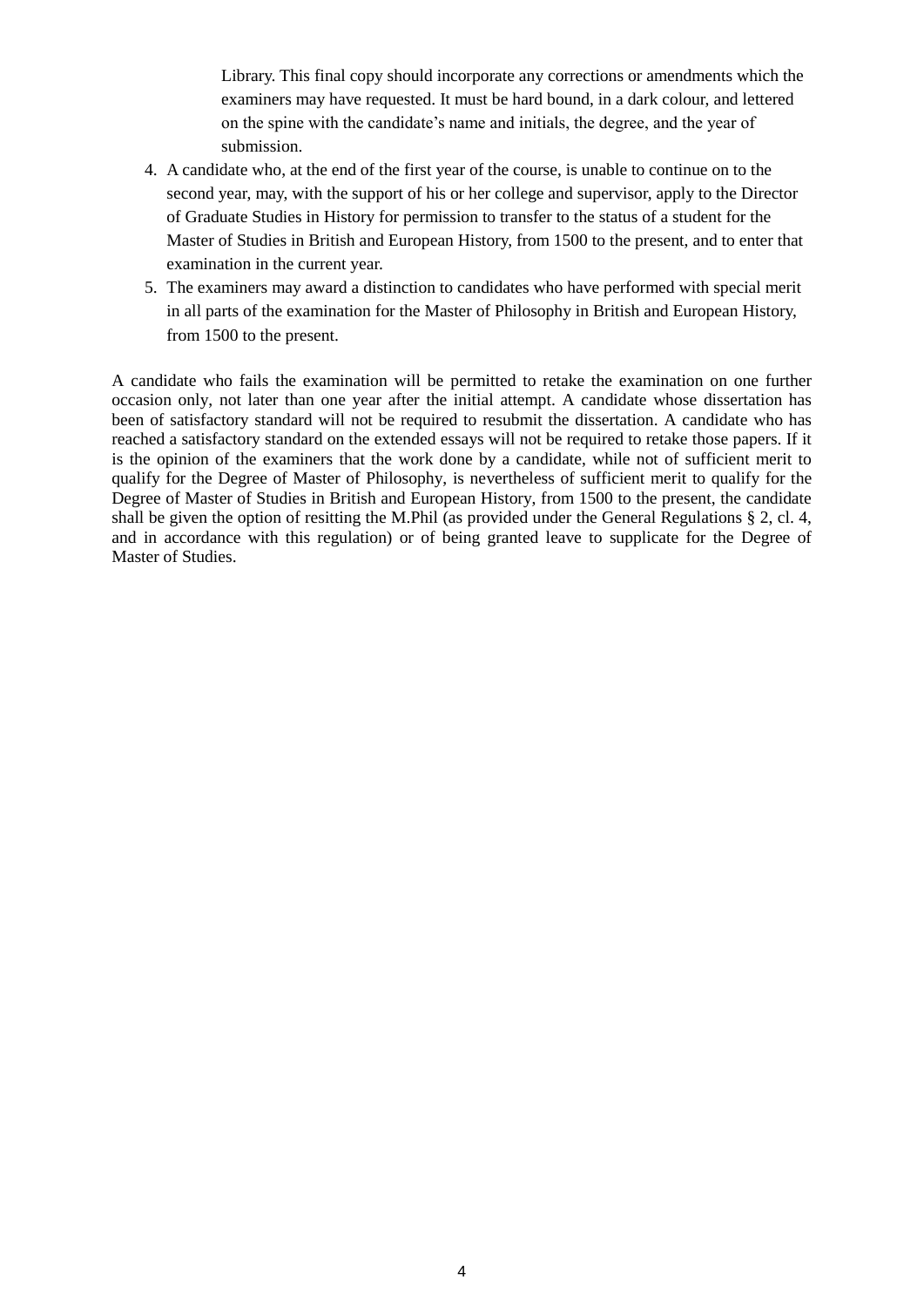## **Title of Programme**

#### **Master of Studies in British and European History, from 1500 to the present (fulltime)**

**Brief note about nature of change**: These are the Regulations replacing the current *Master of Philosophy in Modern British and European History*.

# **Effective date**

**For students starting from Michaelmas Term 2015**

**For first examination in 2015-16**

**Location of change**

New Regulation.

#### **Detail of change**

In *Examination Regulations*, 2014, delete from p. 588, l. 26, to p. 589, l. 47 and substitute with attached new entry

#### **Explanatory Notes**

These are the proposed Regulations for the replacement programme, with some enhancement in the assessments of the core papers 'Theory and Methods' and 'Sources and Resources'. The new programme title is introduced to ensure that both in recruitment and in the final degree description on the Transcript the scope of the programme is made explicit, and that neither applicants nor those who consult our students' qualifications are misled by the peculiar Oxford usage of the 'modern history' label.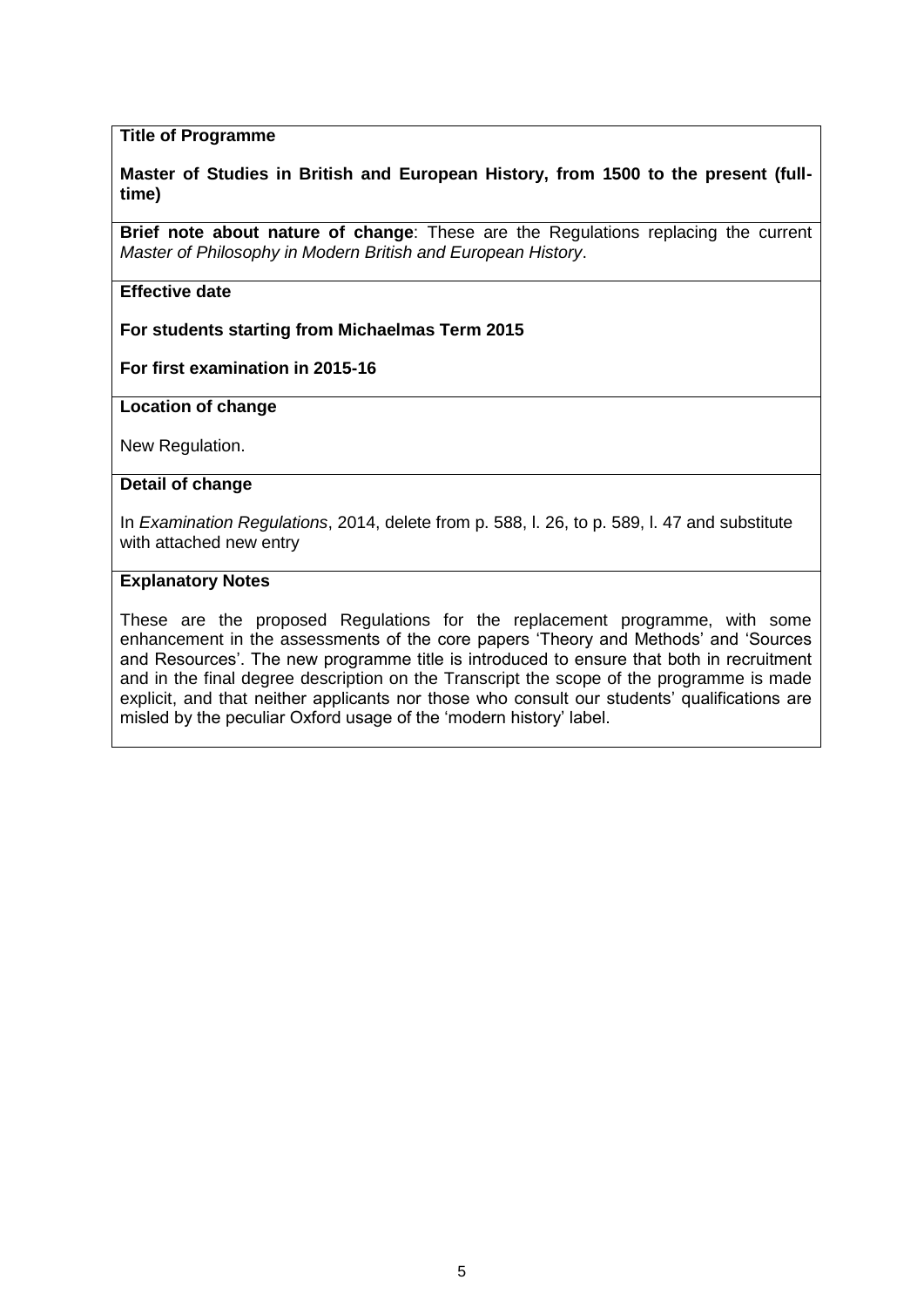# **British and European History, from 1500 to the present (full-time)**

#### (*See also the general notice at the commencement of these regulations*.)

The regulations of the Board of the Faculty of History are as follows:

- 1. Candidates for this degree must follow for at least three terms a course of instruction and directed research and must, upon entering the examination, produce from their society a certificate to that effect.
- 2. Candidates must attend such lectures, seminars and classes as their supervisor shall determine. In addition to the formally examined programme elements described below, each candidate will be expected to attend and complete in-course requirements for a series of skills and specialist options based on a schedule to be published from year to year by the Faculty's Graduate Studies Committee. The candidate's individual programme, agreed with her/his supervisor, will be subject to approval by the Director of Graduate Studies, in consultation with the programme convenor, by Friday of Week One of Michaelmas Term; subsequent changes must be agreed by the Director of Graduate Studies not later than Friday of Week Three of Hilary Term. Class teachers will report to the Chair of Examiners on the candidate's attendance and participation, and, where appropriate, test results, not later than Monday of Week Nine of Hilary Term, except in the case of three-term language classes where the respective reporting deadline will be Monday of Week Nine of Trinity Term.
- 3. The final examination for candidates in British and European History shall comprise (i) one extended essay based on the programme's theory component, plus one annotated bibliography and one dissertation proposal, (ii) one extended essay based on an Advanced Option, and (iii) a dissertation of not more than 15,000 words.
	- I. During Michaelmas Term each candidate will attend core classes on historical theory and methodological approaches as well as a series of classes on sources and resources. The core classes will be assessed by an extended essay of between 4,000 and 5,000 words, and the sources and resources component by an annotated bibliography and a dissertation proposal of between 800 and 1,000 words. Two copies of the essay, annotated bibliography and proposal, addressed to the Chair of Examiners for the M.St. in British and European History, from 1500 to the present, must be submitted to the Examination Schools, High Street, Oxford by 12 noon on Monday of Week One of Hilary Term. The assessment of the annotated bibliography and the dissertation proposal will be on a pass/fail basis only, and candidates who fail one of these elements will be given the opportunity to submit a revised version in the course of their programme.
	- II. In Hilary Term candidates must choose one Advanced Option, either from the joint Advanced Options for the Master of Studies and the Master of Philosophy in British and European History, from 1500 to the present, or from the Advanced Options for one of the Faculty of History's other Master's programmes. The choice of Advance Option will depend on the candidate's training objectives or dissertation project. Details of available Advanced Options are published in course handbooks. Approval of the Advanced Option choice must be obtained from the programme convenor and Director of Graduate Studies by Friday of Week Four of Michaelmas Term. The request for approval must be sent to the History Graduate Office. On recommendation from the candidate's supervisor, the Director of Graduate Studies, in consultation with the programme convenor, may approve relevant taught papers from Master's programmes offered by faculties other than History, provided that the respective faculty's Graduate Studies Committee is satisfied that the candidate has an adequate background in the subject. This part of the programme will be assessed by one